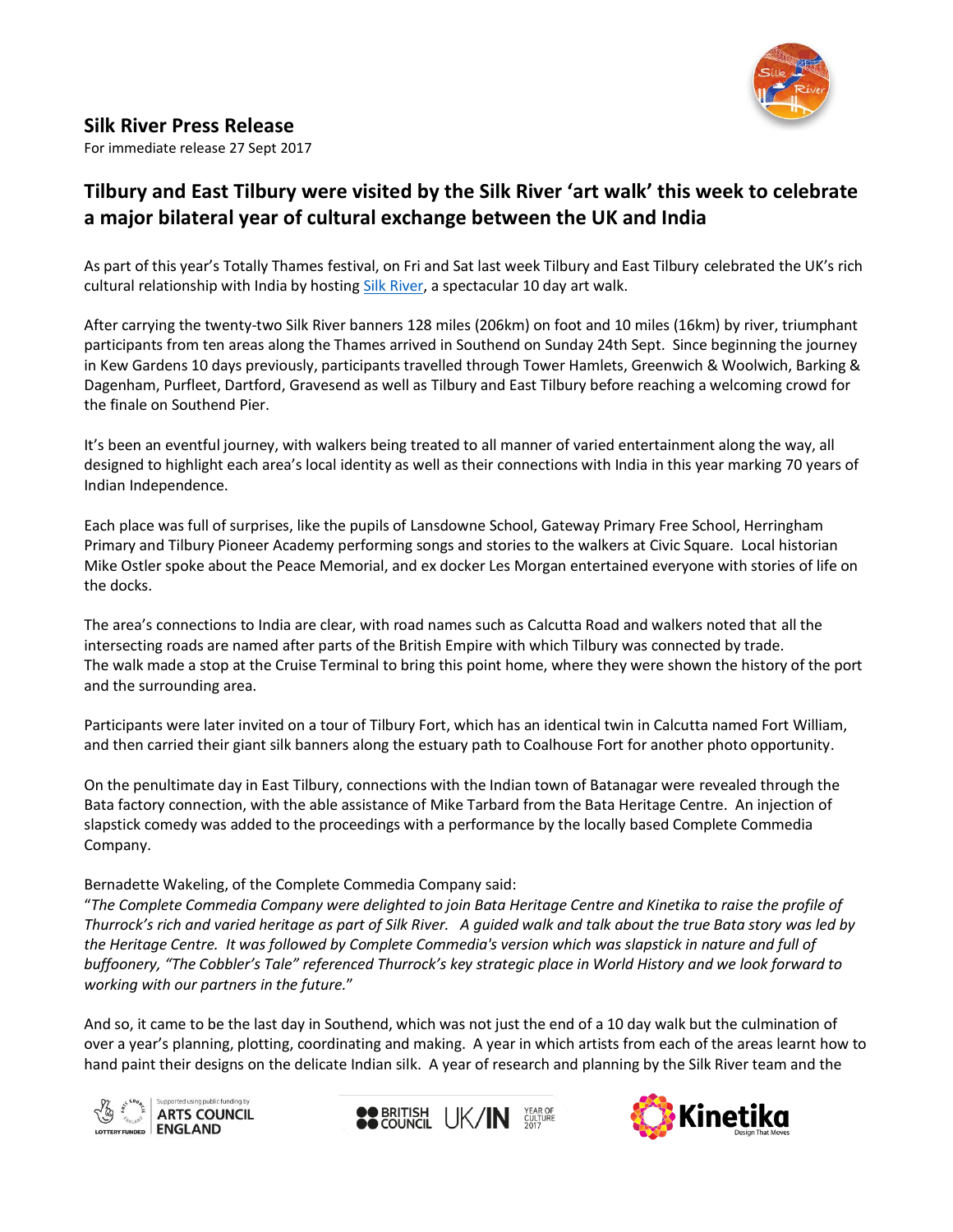

many local partners to design the routes and tell their story. Tales which were inspired by the Indian story-telling tradition of Patachitra – which are pictorial in nature, painted onto large scrolls, and sung.

So, in fitting style, Silk River was given a rousing finale on Southend Pier by the Mudlarks Choir and, after a speech by the local Mayor and a ceremony by the Hindu Association of Southend, the banners were waved off on the paddle steamer Waverley, the last sea-going paddle steamer in the world.

Speaking to all the Silk River partners that have made this project possible, Ali Pretty (Artistic Director) said: *"We created beautiful artworks that reflected our communities and connected us to each other. You gave us at Kinetika, our fellow walkers and our audiences a fabulous day in each place. From small seeds sown at Kew Gardens we walked for 10 days and 128 miles later we emerged at the end of the longest pier in the world in Southend carrying 22 x 6m silk scrolls where we were sent off with blessings and a song to board The Waverley sailing all the way back up the Estuary alighting at Tower Bridge – amazing!*

*Thanks to each and every one of you for your invaluable contribution to what has become an extraordinary project. I am very happy that we have nurtured a Silk River network along the Thames, one which celebrates and embraces the diversity of our population and in particular in 2017 our UK cultural connection with India.*

*We still have a fair few more miles to go - Diwali in Trafalgar Square, the exhibition at Kew Gardens and of course the 12-day journey along the banks of the Hooghly - that will continue to strengthen this foundation and extend to our partners in West Bengal.*

*If we can do this, then we can do more! It's feels very empowering and I'd like to think that we can be proud to demonstrate that artists and arts projects such as Silk River really do have a role to play in shaping our futures. Thank you for that, it's an incredible gift."*

The walk might be over, but the beautiful banners will be appearing again at the following UK events: Sunday  $15<sup>th</sup>$  Oct Diwali Celebration – Trafalgar Square Sunday 22<sup>nd</sup> Oct to Friday 27<sup>th</sup> Oct – Exhibition at Botanic Gardens Kew

This is followed by the culmination of the whole project, a culture and heritage inspired walk along the Hooghly River in West Bengal 6-17<sup>th</sup> December. More info about this, and the whole project can be found on the project website: [www.silkriver.co.uk](http://www.silkriver.co.uk/)

Silk River has been developed and delivered by Kinetika in the UK and Think Arts in India along with an international team of artists, writers and photographers and is supported by Arts Council England, British Council, Royal Botanic Gardens Kew, Tower Hamlets Council, Royal Borough of Greenwich, Creative Barking & Dagenham, Thurrock Council, Dartford Council, Kent County Council, Gravesham Council, Southend-on-Sea Borough Council, Metal, Royal Opera House Thurrock Trailblazers programme, Bath Spa University and the Long Distance Walkers Association London Group. It has featured as part of the Totally Thames festival, organised by the Thames Festival Trust, and the UK/India 2017 season curated by the British Council.

In Tilbury the local partners were Tilbury Riverside Project, Port of London Authority, London International Cruise Terminal, Tilbury Fort, Tilbury Hub, Coalhouse Fort, Gateway Primary Academy, Tilbury Pioneer, Academy, Lansdowne Primary Academy and Herringham Primary Academy.

In East Tilbury the local partners were the Bata Heritage Centre, the Complete Commedia Company and Harris Academy Chafford Hundred.

Ends.





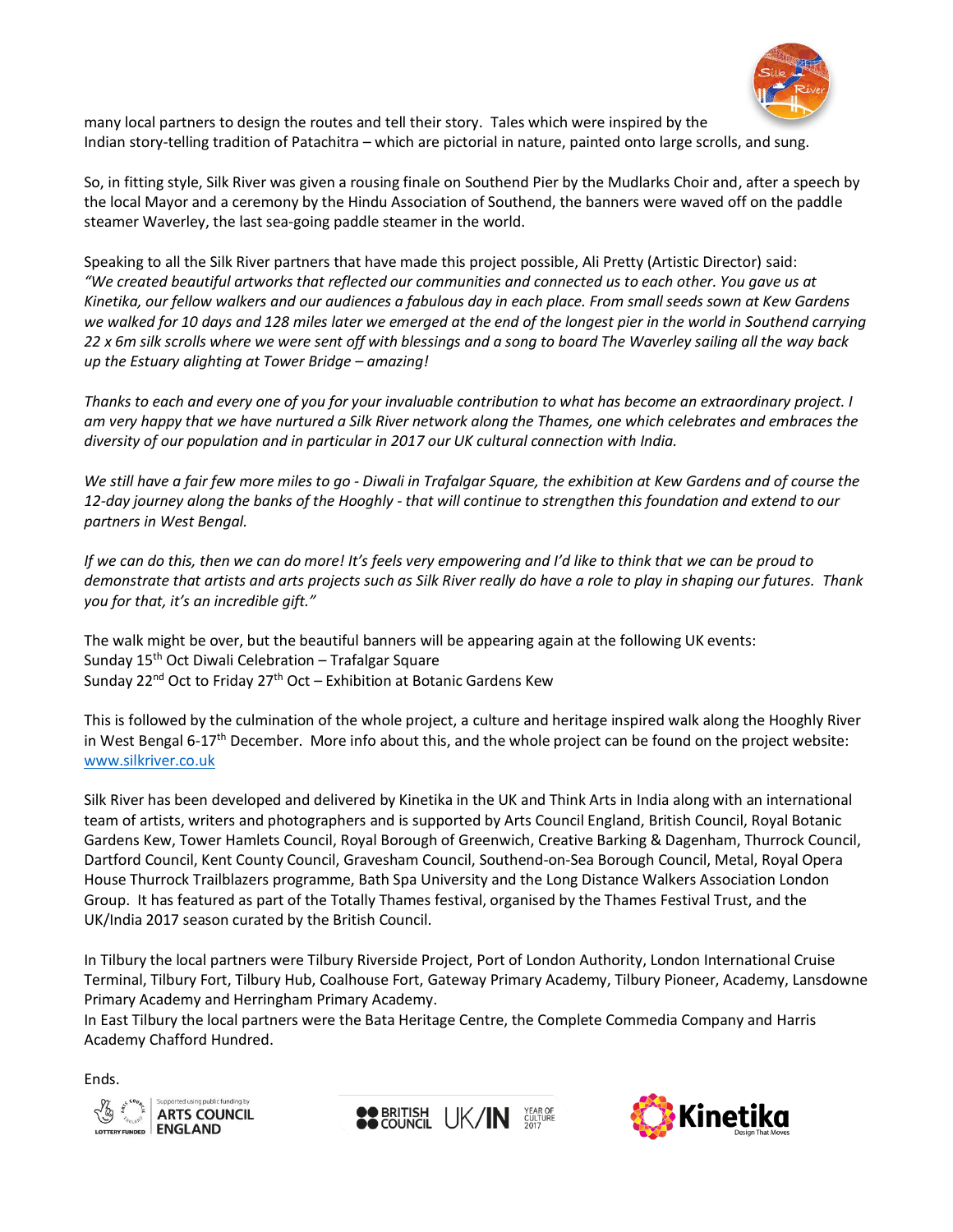

## **Notes to the Editor**

More details about the Silk River walks:

- Silk River website: [www.silkriver.co.uk](http://www.silkriver.co.uk/)
- UK Walks: <http://www.silkriver.co.uk/UK-walks/>
- India Walks: <http://www.silkriver.co.uk/india-walks/>

#### **Facebook**

<https://www.facebook.com/silkriverkinetika/>

**Twitter** #SilkRiver <https://twitter.com/SilkRiver2017>

**Instagram** #SilkRiver <https://www.instagram.com/kinetikapeople>

### **About Silk River**

**[www.silkriver.co.uk](http://www.silkriver.co.uk/)**

Silk River is an ambitious project which explores the unique relationship between London and Kolkata through artistic exchange between communities along the Thames Estuary and India's Hooghly River. Kinetika's Artistic Director Ali Pretty, with associate Artistic Director Ruchira Das (Think Arts, India) and an international team of artists, writers and photographers, will capture and interpret the experience of journeying along these two mighty rivers.

Working in 20 locations from Murshidabad to Batanagar (Hooghly) and Royal Botanic Gardens Kew to Southend (Thames) to reinterpret a shared heritage, Kinetika's Silk River will raise cultural awareness of the Indo-British relationship through engaging diaspora communities who live alongside both rivers.

Silk River culminates along the Thames between 15-24 Sept and along the Hooghly 7-17 Dec 2017 with two river walks where the stories of the 20 locations will be revealed to local, national and international audiences through the showing of 20 giant hand-painted Bengali silk scrolls and accompanying performances.

#### **Silk River Walk London took place 15-24 Sept 2017**

<http://www.silkriver.co.uk/UK-walks/>

- Fri 15th Royal Botanic Gardens Kew
- Sat 16th Tower Hamlets
- Sun 17th Greenwich
- Mon 18th Barking and Dagenham
- Tues 19th Purfleet
- Weds 20th Dartford
- Thurs 21st Gravesend
- Fri 22nd Tilbury
- Sat 23rd East Tilbury
- Sun 24th Southend

#### **Silk River Walk India 6-17 December 2017**